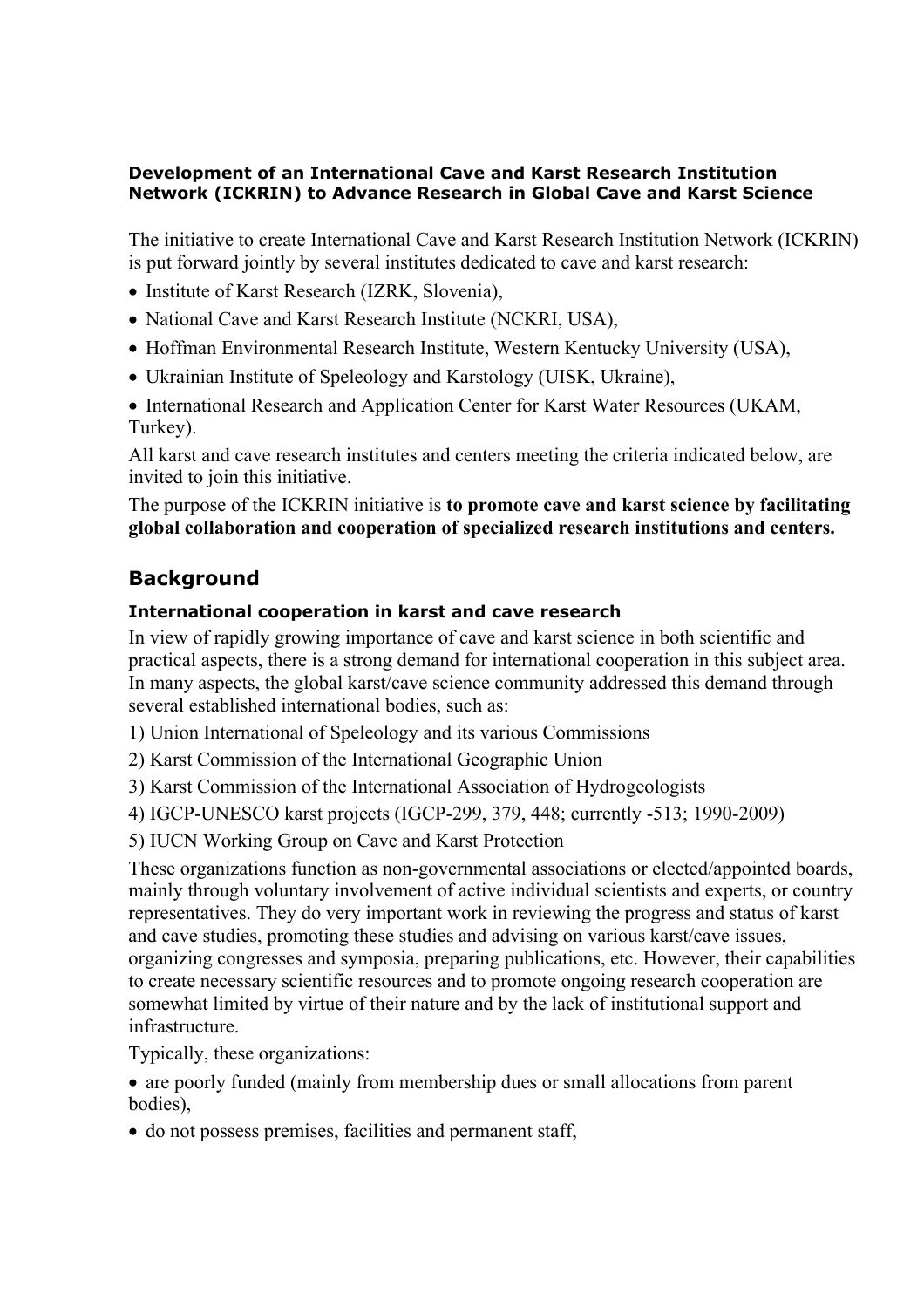- do not own or themselves maintain considerable research databases,
- do not pursue their own research.

Some documentation centers sponsored by these organizations are based on certain nationally funded research establishments, but such arrangements are weakly defined and structured. Initiatives on collaborative efforts and on establishing new research and essential information resources often remain unrealized or progress slowly due to the lack of staffand resource-based support and organizational involvement of data-producing research institutions.

The ICKRIN initiative is not intended to substitute for any of the existing international organizations in their functions, or to compete with them in any sense. Instead, in addition to addressing the needs of member Institutions, ICKRIN is designed to serve as a solid organizational vehicle to support and implement those international initiatives that must be based on office and resource infrastructure and professional expertise.

The ICKRIN will work in close cooperation with the major international and national cave/karst science bodies and will seek affiliation with the Union International of Speleology (UIS) as a permanent Committee that promotes cooperation between research institutions.

### **National Cave and Karst research institutions and centers**

Although cave exploration and cave/karst learned societies exist in many countries (some of them established back in 19th century), dedicated research institutes and centers were few until recently. The oldest such institutions are the Institute of Speology in Romania (founded in 1920; currently the Institute of Speleology "Emil Racovita") and the Institute of Karst Research in Slovenia (founded in 1946). By 1990 there were only a few such institutes in other countries, although studies in the subject area were conducted by many outstanding scholars, mainly affiliated with universities.

The growth of recognition of the scientific and practical importance of cave and karst issues gave rise, during the last two decades, to creation of many dedicated karst/cave research institutes and centres in various countries (referred to as *Institutions* hereafter). They vary in size and scope (regional to national), belong variously to governmental agencies, private organizations and universities, and have varying research scope and agendas. Most (but not all) such Institutions are listed below, with indication of their affiliation and location:

#### *Nation-wide institutes and centers:*

- Institute of Karst Research, Academy of Science of Slovenia (Postojna, Slovenia);
- Institute of Karst Geology, Chinese Academy of Geological Sciences, Ministry of Land and Resources (Guilin, Guangxi, China)
- Institute of Speleology "Emil Racovita", Academy of Science of Romania (Bucharest-Cluj, Romania);
- Swiss Institute for Speleology and Karst Studies, Natl. Academy of Natural Sciences and Natl. Hydrological & Geological Survey (La Chaux-de-Fonds, Switzerland);

• National Cave and Karst Research Institute, National Park Service and New Mexico Tech (Carlsbad, New Mexico, USA);

• Korean Institute of Cave research (Seoul, S.Korea);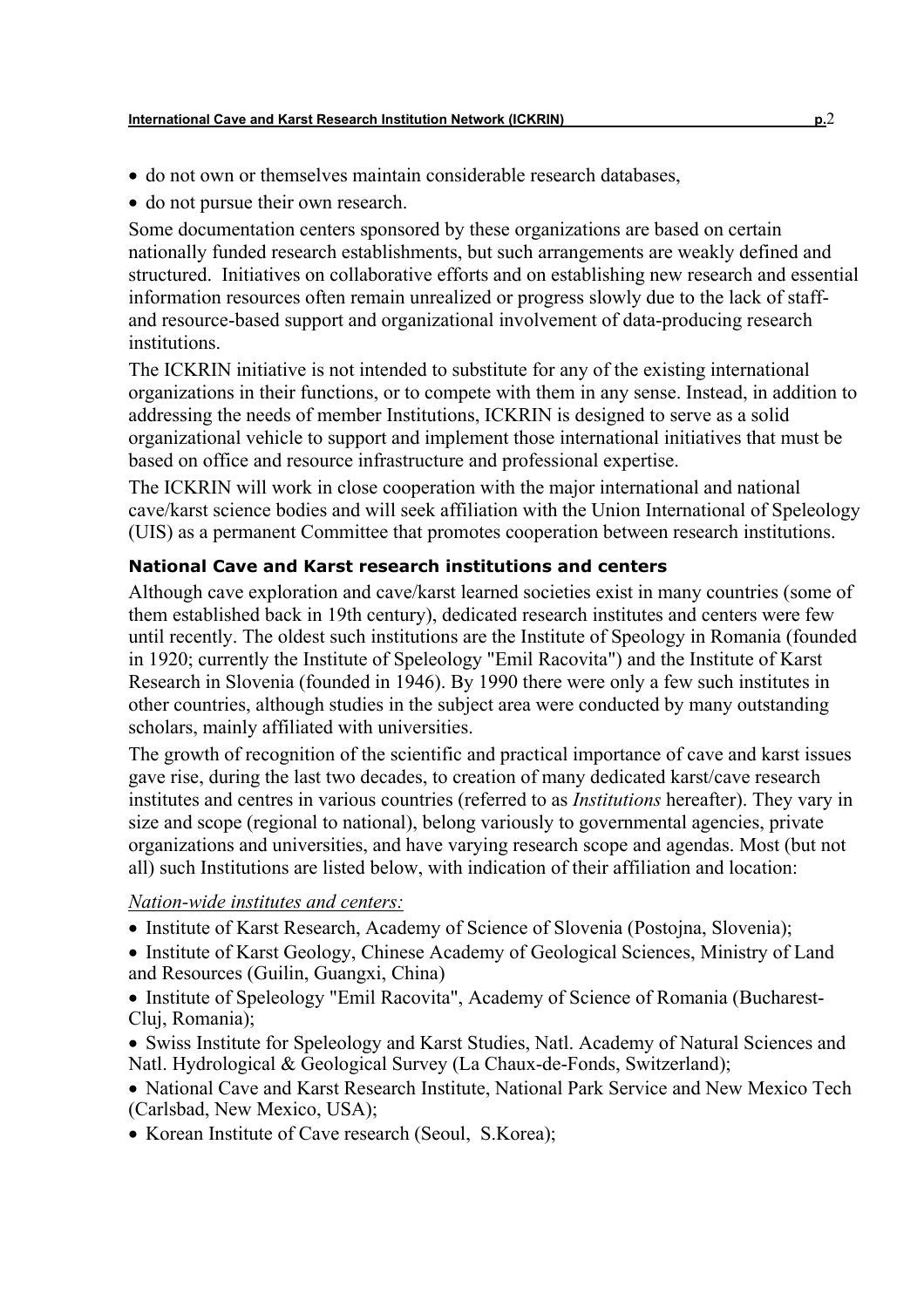• Ukrainian Institute of Speleology and Karstology, Ministry of Education and Science and Natl. Academy of Science (Simferopol, Crimea, Ukraine);

• Speleological Department, General Directorate of Mineral Research and Exploration (Ankara, Turkey)

### *Flagship Research institutes and centers based on universities:*

- Centre of Karst Hydrogeology, University of Neuchâtel (Neuchâtel, Switzerland);
- Hoffman Environmental Research Institute, Western Kentucky University (Bowling) Green, USA);
- Center for Cave and Karst Studies, Western Kentucky University (Bowling Green, USA);
- International Research and Application Center for Karst Water Resources, Hacettepe University (Ankara, Turkey);
- Institute of Karst and Rehabilitation of Rock Deserts, Southwest University of China (Beibei, Chongqing, China);
- Center of Karst Research, Université Montpellier (Montpellier, France);

## *Flagship Cave and Karst Research programs and groups based on universities:*

- Limestone Research Group, University of Huddersfield (Huddersfield, UK);
- Cave and Karst Studies Program, New Mexico Tech (Socorro, New Mexico, USA);
- Karst Research Group, University of South Florida (Tampa, USA);
- Karst & Cave Research Group, Mississippi State University;
- Karst & Cave Research Group, Bergen University (Bergen, Norway);
- Karst & Cave Research Group, Silesian University (Katovice, Poland);

# *Institutes operated as learning societies:*

- Karst Waters Institute (Charlestown, Virginia, USA);
- Italian Institute of Speleology, University of Bologna (Bologna, Italy);
- Institute of Karstology and Speleology, Perm University (Perm, Russia);

# *Other research establishments:*

• Laboratorio di Biologia Sotterranea di Verona, Natural Museum (Verona, Italy);

• Kungur Speleological Station, Institute of Mining, Russian Academy of Science (Perm, Russia);

• Ozark Underground Laboratory, privately operated (Missouri, USA)

# *Private consulting companies specializing in karst and cave issues:*

- Veni & Associates (San Antonio, USA);
- La Moreaux & Associates (Oak Ridge, Tennessee, USA);
- Worthington Groundwater (Dundas, Ontario, Canada)

This list is incomplete. A detailed inventory and survey of karst/cave research establishments will be performed as the first stage of implementation of this proposal.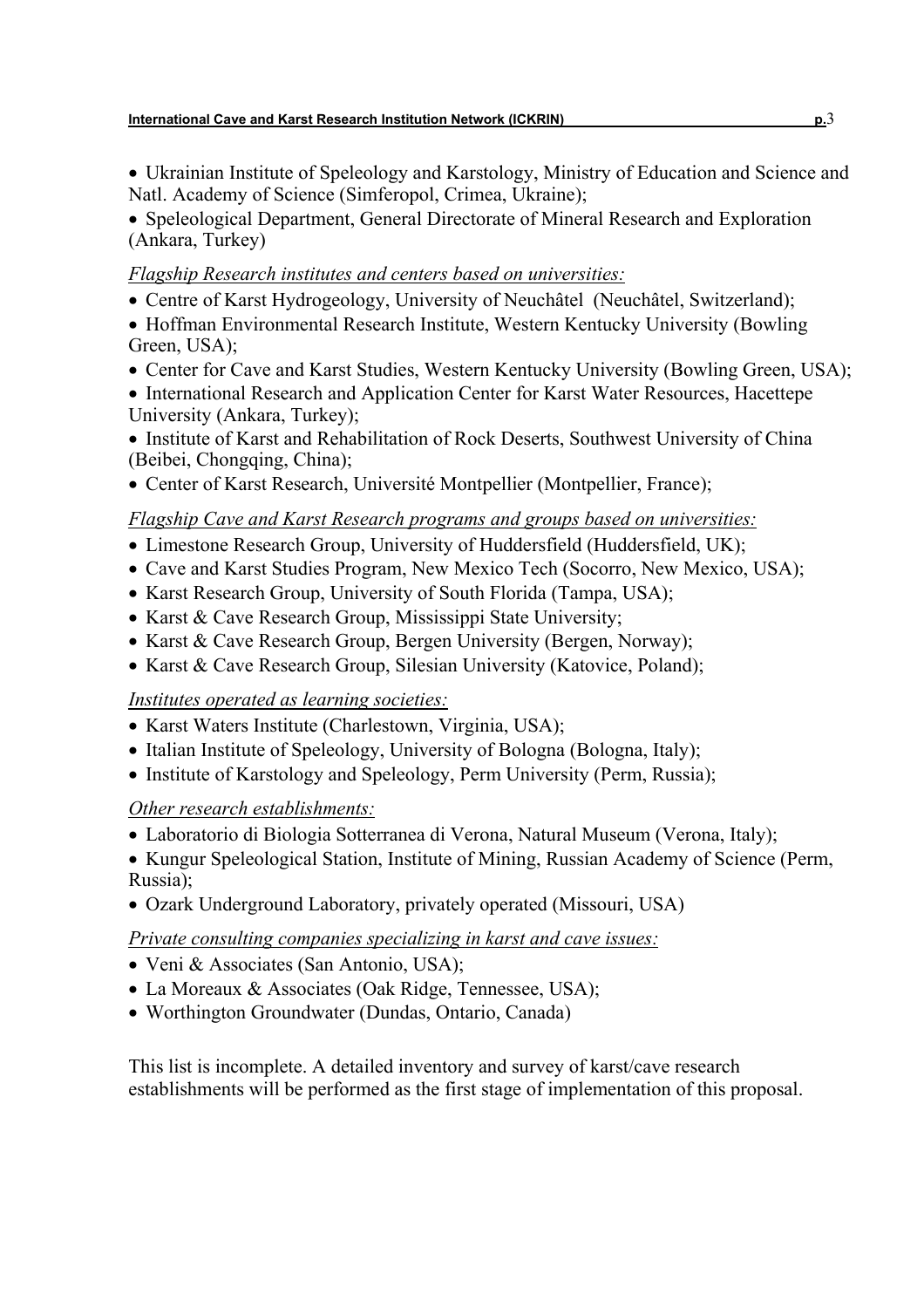#### **The roles of Cave and Karst research institutions and centres**

Cave and karst science research institutes/centers are major hubs for studies and advanced specialized education in the subject area. They have general and research facilities, equipment, staff with various areas of expertise, specialized libraries and archives, research databases, etc. They are involved in numerous funded research projects on local, national and international levels. Most of these institutions are based on outstanding karst regions or objects possessing particular (unique) or typological characteristics, which they study systematically. As such Institutions were commonly built around expertise and reputation of accomplished and internationally recognized experts in cave and karst science, they often play roles as of centers of excellence and of custodians of research traditions in cave and karst science.

# **Rationale**

#### **Institutions networking: benefits to global cave and karst science**

Networking of cave and karst science research locations, and federation of the research resources they possess, would provide a new and unique platform for synergy and efficient collaboration in cave and karst science. There are many ways in which the creation of ICKRIN would promote global cave and karst science, - some of the most obvious are as follows:

• As its constituent institutions are staff- and facility-based, ICKRIN could provide a solid organizational and logistic support for efforts and initiatives of other international bodies of the "society" or "council" type.

• As its constituent institutions are major primary "stakeholders" for research data and information resources, ICKRIN could serve as a major vehicle for integration and networking of research collections and creation of global research information infrastructure. ICKRIN could serve as a supporting organizational structure for such global information initiatives as "Karst Information Portal". ICKRIN would be the most appropriate structure to establish a world-wide network of specialized libraries and documentation centers on cave and karst science, through implementation of cataloging standards and establishment of access and exchange procedures.

• As its constituent institutions are major conceivers and executors of research projects, ICKRIN could serve as a tool to facilitate realization of ongoing projects through cooperation, avoid duplication of research efforts, and promote new collaborative international projects.

• Existence of the organized structure of research institutions and their information network, and federation of resources they possess and operate, will greatly enhance the ability of the cave/karst scientific community to set challenging scientific projects, as well as to develop solutions to critical environmental problems associated with caves and karst.

• ICKRIN will foster unprecedented cohesiveness within the cave/karst science community through federation of its major research hubs.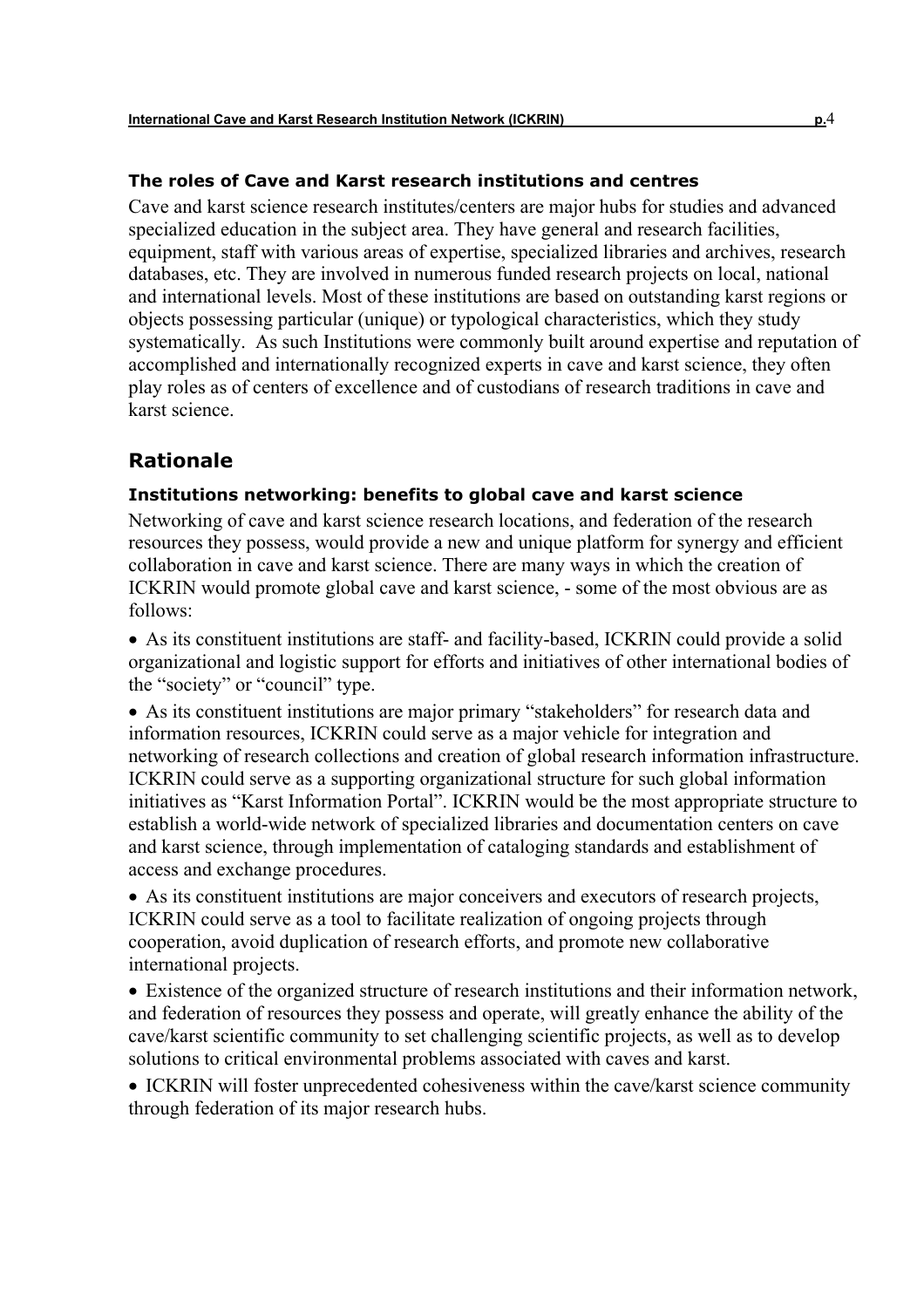#### **Institutions networking: benefits to participating institutions**

Despite of the fact that cave/karst research institutions are growing in number, and despite the dramatically growing importance of cave/karst studies in both the scientific and practical aspects, the respective institutions are not abundantly funded and have rather limited research facilities. Tighter co-operation between these institutions would allow more efficient use of available resources and promote availability of additional funds through collaborative projects. International networking would also help to raise the visibility profile of member institutions on a national level.

One of the major functions of ICKRIN will be to serve the interests of its constituent institutions in conducting their own research by providing an infrastructure for more efficient co-operation and partnership between them and for sharing and combination of research resources, results, experience and opportunities. The ICKRIN activities and infrastructure will be designed to:

- Facilitate mutual access to research data, collections and archives through establishing procedures and rules and creating open-access or members-only-access integrated resources;
- Facilitate mutual access to laboratory facilities, scientific equipment, tools and services; facilitate equipment exchange, sharing, combination and loan;
- Facilitate exchange and internship for graduate students and young researchers, and support sabbatical leave for researchers;
- Organize specialized short-term professional training courses based on the specific expertise of particular member institutions and their staff, on specific facilities or field objects and stations studied or operated by member institutions;
- Facilitate and support access of researchers from other institutions to unique or specific field areas and objects, studied by member institutions;
- Facilitate involvement of member institutions in large nationally and internationally funded research projects, facilitate organization and preparation of collaborative grant proposals;
- Create paths and protocols for professional requests for information and support;
- Facilitate the use of external research and intellectual resources for solving particular challenging issues.

### **ICKRIN purpose and objectives**

The purpose of ICKRIN is *to establish new collaboration in the area of cave and karst science and to facilitate bi-lateral and multi-lateral co-operation and partnership between karst and cave science research institutes/centers, sharing their research resources, experience and opportunities.*

ICKRIN objectives include:

1) Provide staff-and-facility-based support to science-oriented collaborative activities and initiatives of other major international cave/karst related organizations;

2) Gather information on research resources possessed or operated by member institutions;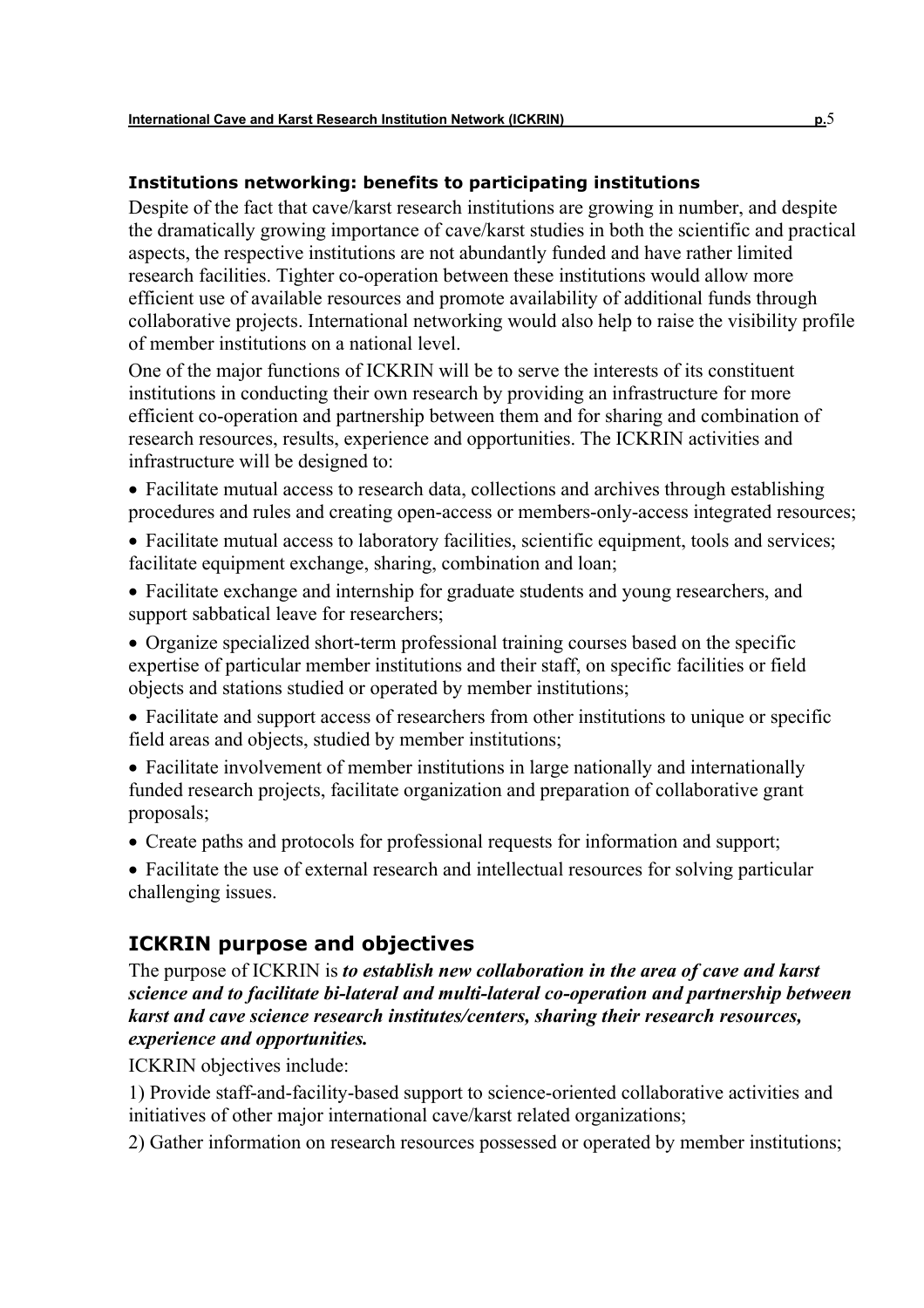3) Develop real-time expanding databases, for use by member institutions and for open use when appropriate, of research projects, scientific collections of many sorts, scientific facilities and equipment operated by member institutions;

4) Create a communication infrastructure and procedures for coordination of research programs and submission of calls for collaborative project proposals and professional services;

5) Provide a path for combined use of lab and equipment resources, and for sharing research methods and techniques;

5) Facilitate involvement of member institutions in nationally and internationally funded research projects;

6) Establish a global network of cave/karst science documentation centers and libraries, based on selected ICKRIN member institutions, and develop and implement global procedures for submitting published hard-copy items for repository in such centers.

7) Establish procedure and practice to facilitate exchange and internship for PhD students, young researchers and researchers on sabbatical leave between member institutions;

8) Sponsor specialized professional training courses, as well as field symposia and seminars in the regions of expertise of member institutions;

9) Raise and manage funds (primarily from collaboration and networking programs) to support and further develop specific ICKRIN infrastructure;

10) Facilitate the growth and development of member institutions by any feasible and appropriate means.

# **ICKRIN organisation**

### **Basic principles**

- 1) No membership fees;
- 2) Equal representation of member institutions in ICKRIN managing bodies;
- 3) No governance of member institutions' internal activities;
- 4) Decisions based on consensus; no obligations *ab invito*;
- 5) No obligation for member Institutions to join every ICKRIN activity or program. However when joined, an activity or program should be firmly supported in agreed upon ways;
- 6) Mutual support of member institutions in solving scientific, methodological and organizational problems;
- 7) Professionalism, coherence, and open science principles.

### **Affiliation, legal status**

ICKRIN will seek to affiliate with the Union International of Speleology in the status of a permanent Committee that promotes cooperation between research institutions. When this happens, the Advisory Committee of ICKRIN will act as a corresponding UIS Committee. During Phases 1 and 2 of implementation (see below) ICKRIN will examine and decide upon the need and conditions to constitute itself as a legal entity.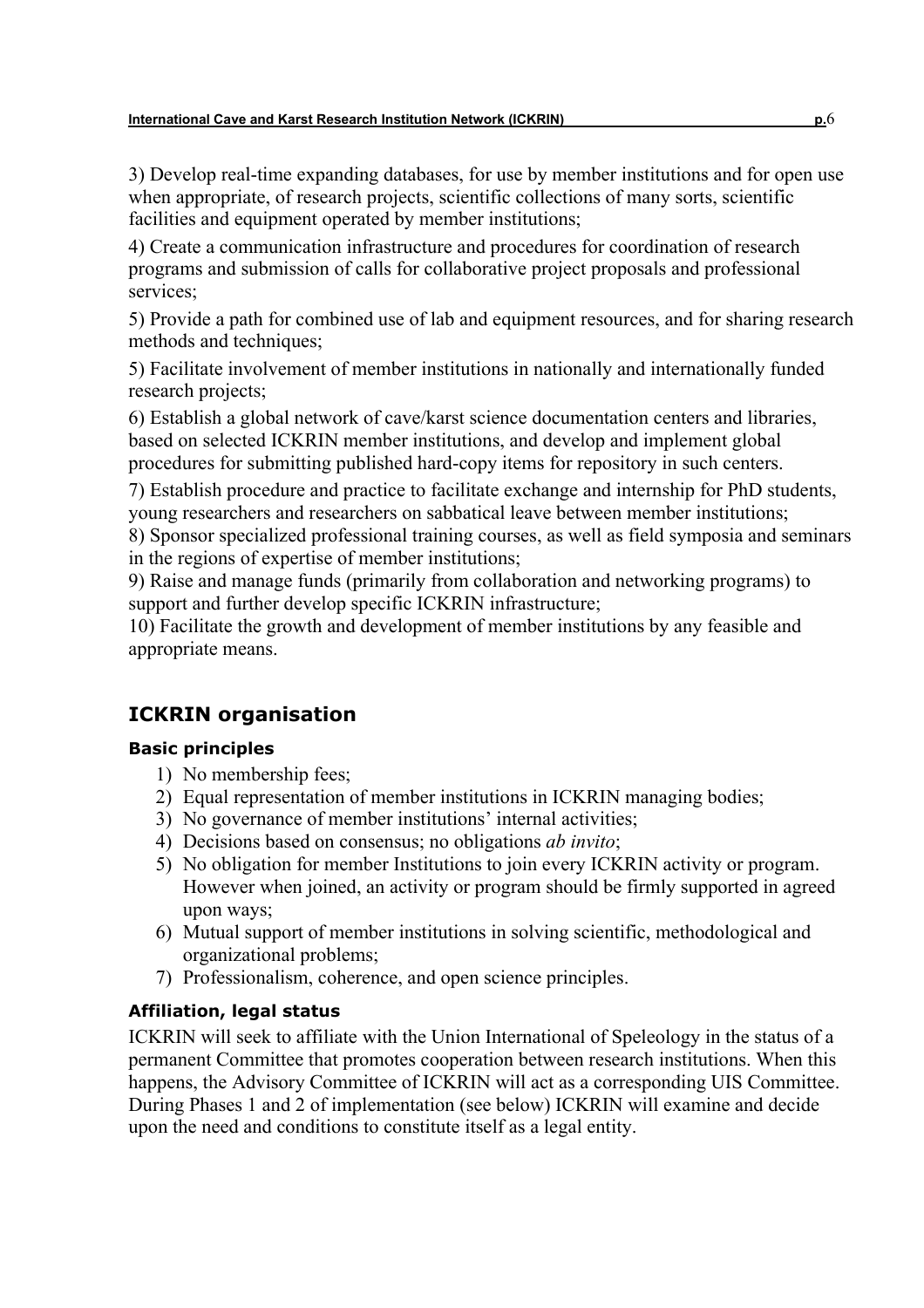#### **Requirements for member institutions**

ICKRIN is open to be joined by academic, governmental or private research institutes, centers, groups and programs (Institutions) actively engaged in cave or karst studies, which meet the requirements specified below.

To join ICKRIN, an institution must have a formally established status as an organization (e.g. program or project) with a primary goal of the advancement of cave and karst studies (in general or a particular topic), have a definite list of members possessing academic qualifications (research staff or faculty) and meet at least one of the following criteria:

- conduct its own in-house research projects;
- participate in research projects funded by external agencies or parent institutions;
- conduct licensed professional consultancy in cave/karst related areas;
- possess and operate general facilities (buildings, offices, vehicles, etc.);
- possess and operate research facilities (labs, equipment, field stations, etc.);

• possess and operate research collections in physical (libraries, archives, sample repositories, etc.) and/or in digital (databases, catalogues, documents, images, GIS systems, etc.) forms;

• be engaged in graduate level student training.

## **Managing bodies and management**

ICKRIN is a collaborative arrangement amongst research institutions that are working together to build a networking infrastructure that will facilitate co-operation and partnership between them, sharing research resources, results, experience and opportunities. Its activities are led by an Executive Director and a Board of Directors, advised by an Advisory Committee and various continuing and *ad hoc* working groups.

**Advisory Board** provides general guidance and advice to ICKRIN. It reviews the progress and status of ICKRIN, recommends future directions to the Executive Director and the Board of Directors, promotes ICKRIN within its respective institutions, and advises on how to address the needs of member institutions and the general cave/karst research community. The Advisory Committee selects its own chair and appoints members of the Board of **Directors** 

*Composition:* The Advisory Committee consists of directors or chief scientists of all member institutions (one delegate from each member), representatives of major international cave/karst science bodies and representatives of funding agencies, if any.

*Term:* The members serve until the incumbent resigns or until they are substituted by respective member institutions or funding agencies. Member institutions can substitute their delegates at their discretion but not more often than once a year.

**Board of Directors** establishes strategic direction and scope of ICKRIN. It elects the Executive Director and advises him or her; identifies and determines outreach and potential funding opportunities; designs and establishes ICKRIN services for member institutions, reviews the development of ICKRIN infrastructure, participates in quarterly e-mail/web forum conferences for progress report and yearly meetings.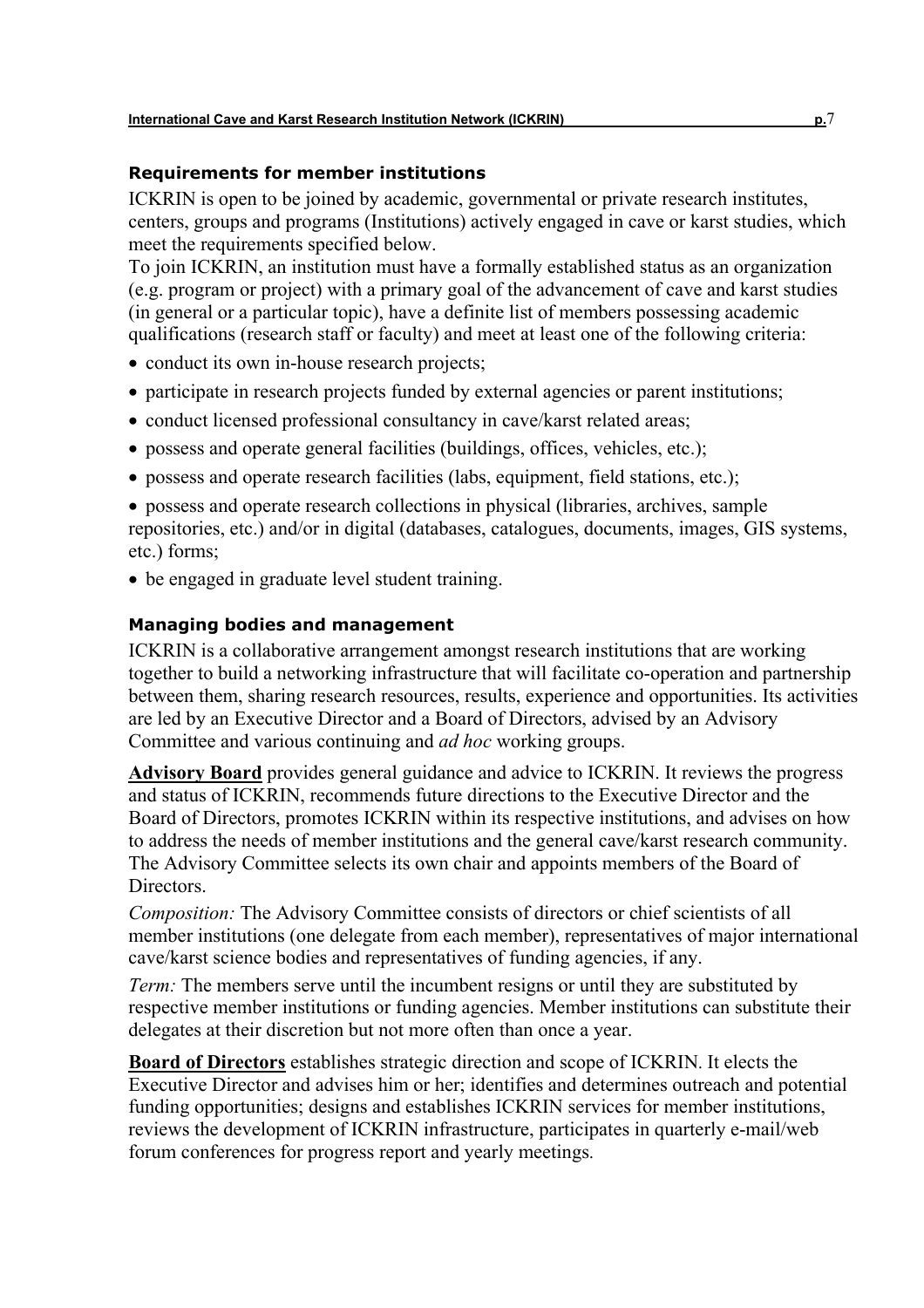*Composition:* The Board of Directors consists of seven members, one of whom is elected by votes of the Board members for the position of the Executive Director.

*Term:* The Board of Directors serves for three years, with the possibility of renewal at the discretion of the Advisory Committee.

**Executive Director** is responsible for all aspects of the administration of ICKRIN, oversees the development and performance of its infrastructure and activities of working groups, maintains contacts with member institutions, supervises ICKRIN staff and manages funds. *Term:* The Executive Director serves for three years.

**Working groups** are created by the Advisory Committee to identify solutions to particular issues of ICKRIN development, develop concepts, tools and mechanisms for implementation of various ICKRIN infrastructure components or perform particular functions within the ICKRIN. The working groups advise the Board of Directors.

*Composition:* Working Groups are composed of experts from member institutions or volunteers from the scientific community selected by the Executive Director and the Advisory Committee.

*Term:* Continuing Working Groups are created for an undefined term as necessary and can be terminated at the discretion of the Advisory Committee. *Ad hoc* working groups are created for various terms (commonly 1 to 3 years) for particular tasks and dissolve as the task is completed.

**Management and meetings:** Regular communication of the Advisory Board and Board of Directors, and their decisions on particular issues, will be conducted mainly through e-mail and web-forum conferences and voting. Special password-access sections will be created on the Speleogenesis Forum to conduct ICKRIN businesses. Yearly meetings of the Advisory Board and the Board of Directors will be conducted only in conjunction with major cave/karst science conferences or symposia.

**Internet facilities:** During Phases 1 and 2 of its implementation, ICKRIN will use web sites www.speleogenesis.info (and the Forum therein) and www.institute.speleoukraine.net for its various organizational needs. During Phases 2 and 3 ICKRIN will examine its needs for Internet-based infrastructure, outline its major components of and determine how they are related to the existing www.speleogenesis.info services and to the emerging "Karst Information Portal" (KIP) initiative. Then decisions will be made on whether ICKRIN establishes its own Internet domain name and web-site or develops its internet infrastructure within Speleogenesis and KIP frames.